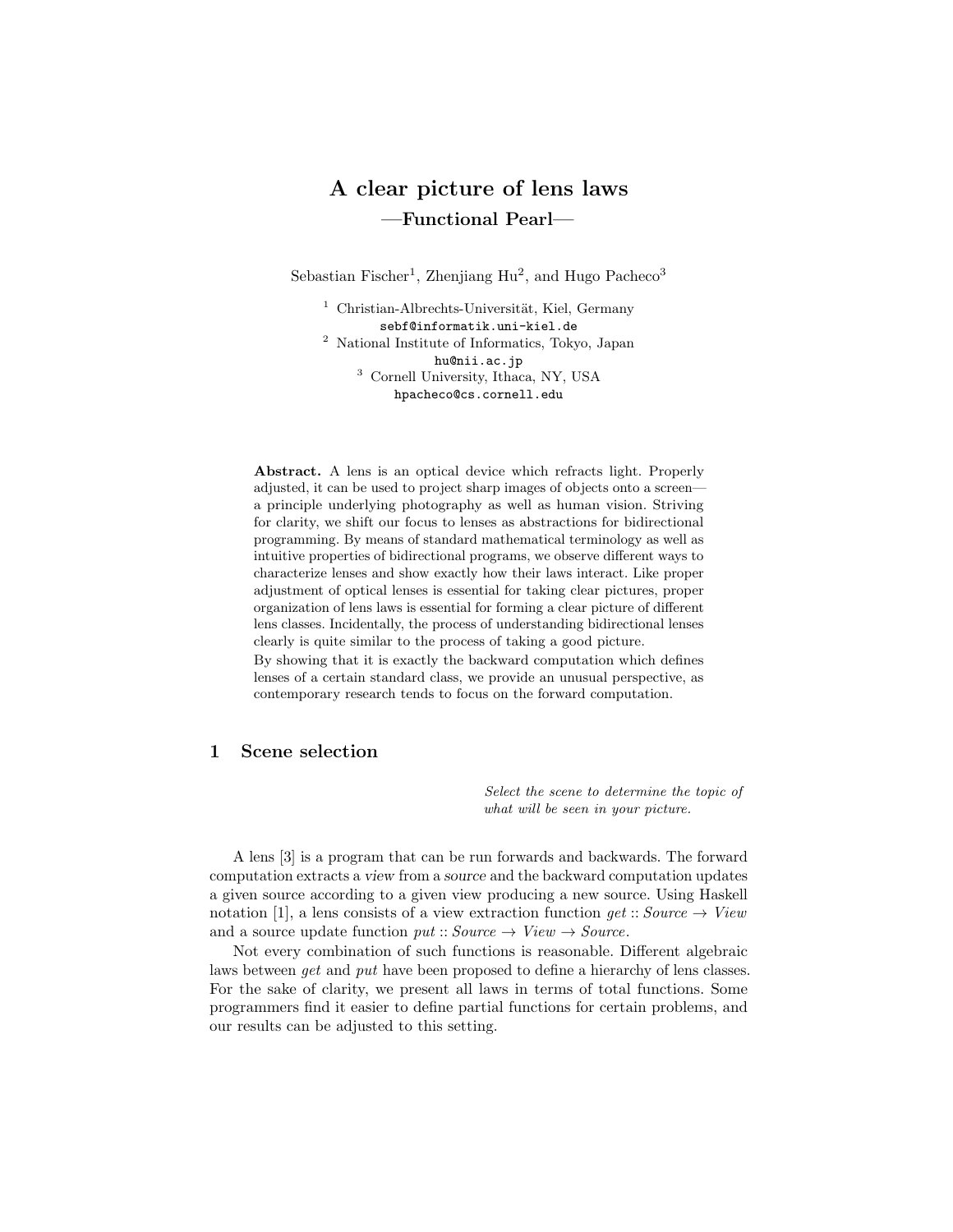The smallest among the lens classes we investigate is that of bijective lenses where get and put s are bijective inverse functions of each other for all sources  $s$ .

<span id="page-1-2"></span><span id="page-1-0"></span>
$$
\forall s, s' \quad put \ s \ (get \ s') = s' \qquad \qquad \text{StrongGetPut}
$$
\n
$$
\forall s, v \quad get \ (put \ s \ v) = v \qquad \qquad \text{PutGet}
$$

Bijective lenses require a one-to-one correspondence between the Source and View types which does not fit the asymmetric types of get and put. In fact, the source argument of put is not needed for bijective lenses because the put function builds the new source using only the view and discarding the input source.

In the broader class of very well-behaved lenses, the get function is allowed to discard information. Very well-behaved lenses satisfy the above [PutGet](#page-1-0) law as well as the two following laws.

<span id="page-1-3"></span><span id="page-1-1"></span>
$$
\forall s \quad put \ s \ (get \ s) = s
$$
 **GetPut**

$$
\forall s, v, v' \quad put \ (put \ s \ v') \ v = put \ s \ v
$$
PutPut

The [GetPut](#page-1-1) law is a more permissive variant of the [StrongGetPut](#page-1-2) law because it passes the same source values to get and put, allowing (and requiring) the put function to reconstruct information discarded by *get*. The [PutPut](#page-1-3) law requires that source updates overwrite the effect of previous source updates.

That law is dropped in an even broader class of well-behaved lenses which satisfy only the [PutGet](#page-1-0) and [GetPut](#page-1-1) laws, requiring that source updates reflect changes in given views but do not perform any changes if views do not change.

The presented lens classes are closed under lens composition [\[3\]](#page-8-0), i.e., for any two lenses in a class there is a composed lens (where the get function is the composition of the underlying get functions) that is itself in that class.

<span id="page-1-4"></span>Example 1. As an example lens consider the following pair of functions.

 $getFirst (x, \_) = x$ putFirst  $\left(\frac{\cdot}{\cdot}, y\right)$   $v = (v, y)$ 

Applying putFirst is analogous to changing the width of a picture without changing its height. We can verify the [PutGet](#page-1-0) and [GetPut](#page-1-1) laws as follows.

 $getFirst$  (putFirst  $(x, y)$  v)  $=$  { by definition of *putFirst* }  $getFirst(v, y)$  $= \{$  by definition of getFirst  $\}$  $\eta$ putFirst  $(x, y)$  (getFirst  $(x, y)$ )  $= \{ by definition of getFirst \}$ putFirst  $(x, y)$  x  $=$  { by definition of  $putFirst$ }  $(x, y)$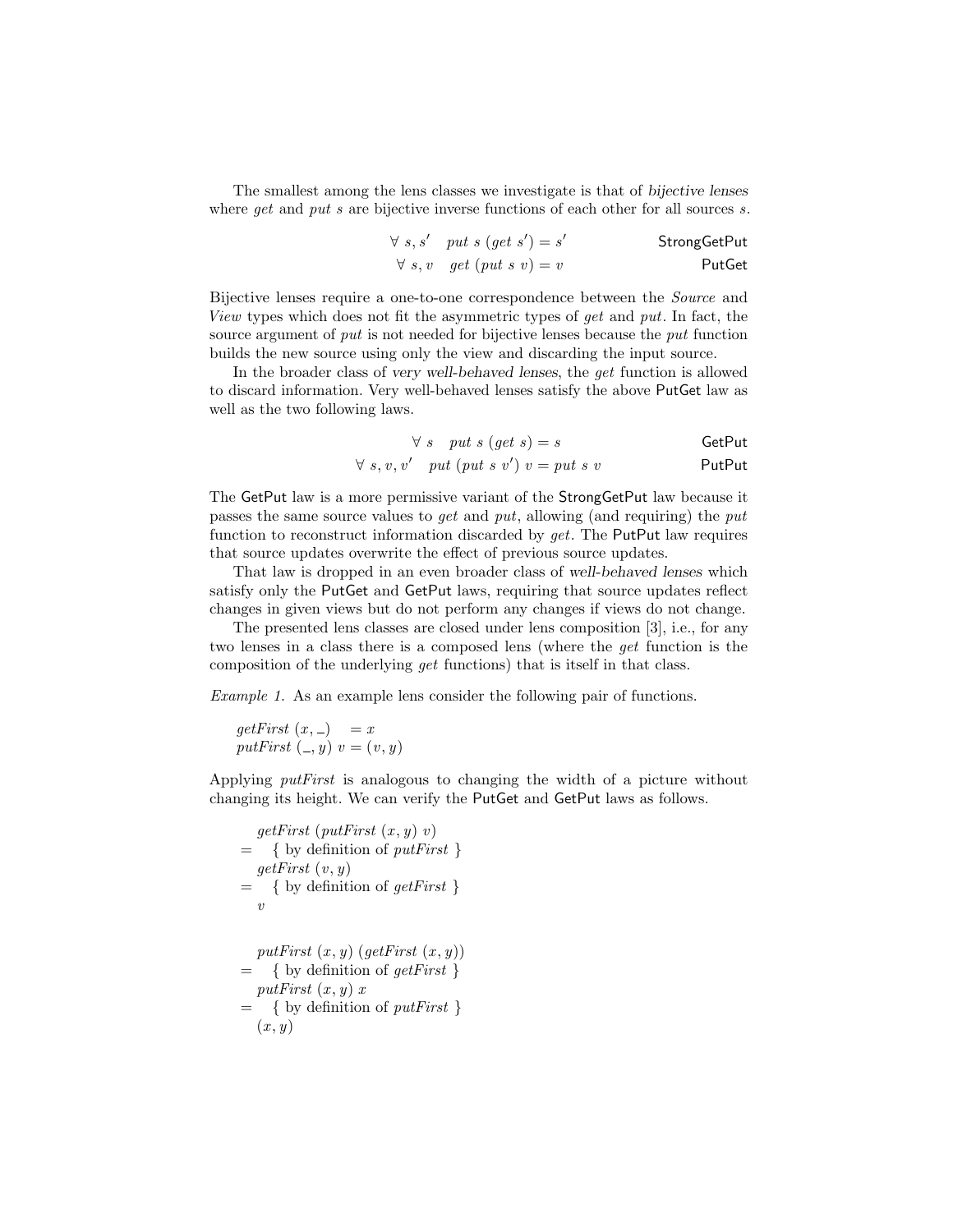Consequently, getFirst and putFirst form a well-behaved lens between an arbitrary type of pairs and the type of their first components. Specialized to the type  $(\mathbb{R}^+, \mathbb{R}^+) \to \mathbb{R}^+$ , the function *getFirst* also forms a well-behaved lens with a different *put* function:

putScaled  $(x, y) v = (v, v * y / x)$ 

The function *putScaled* maintains the ratio of the components of the pair, which is analogous to resizing a picture without distorting it.

Both put functions satisfy the [PutPut](#page-1-3) law because the result of an update does not depend on previous updates.

Example [1](#page-1-4) shows an inherent ambiguity in the definition of (very) well-behaved lenses based on get alone: the same get function can be combined with different put functions to form a valid lens. One cannot completely specify the behaviour of all lenses by only writing forward computations.

We select our scene to show certain laws of asymmetric bidirectional transformations and soon cast new light on the presented laws using old searchlights.

## 2 Camera setup

Set up the camera to meet technical requirements for capturing your picture.

For taking our picture, we remind ourselves of mathematical properties that we later use to describe implications of the lens laws.

Surjectivity is a property of functions which requires that every element in the codomain of a function is the image of some element in its domain. More formally, a function  $f :: A \rightarrow B$  is surjective if and only if the following property holds.

$$
\forall b :: B \; \exists \; a :: A \quad f \; a = b
$$

Surjectivity of  $f : A \to B$ , therefore, requires that A is at least as big as B.

Conversely, injectivity is a property of functions which requires different arguments to be mapped to different results. More formally, a function  $f: A \rightarrow B$ is injective if and only if the following property holds.

$$
\forall a, a' :: A \quad f \ a = f \ a' \Rightarrow a = a'
$$

Injectivity of  $f : A \to B$ , therefore, requires that B is at least as big as A.

The technical requirements for taking our picture are standard properties of functions. We hope that describing lens laws based on established mathematical terminology helps to gain simple intuitions about lenses in different classes.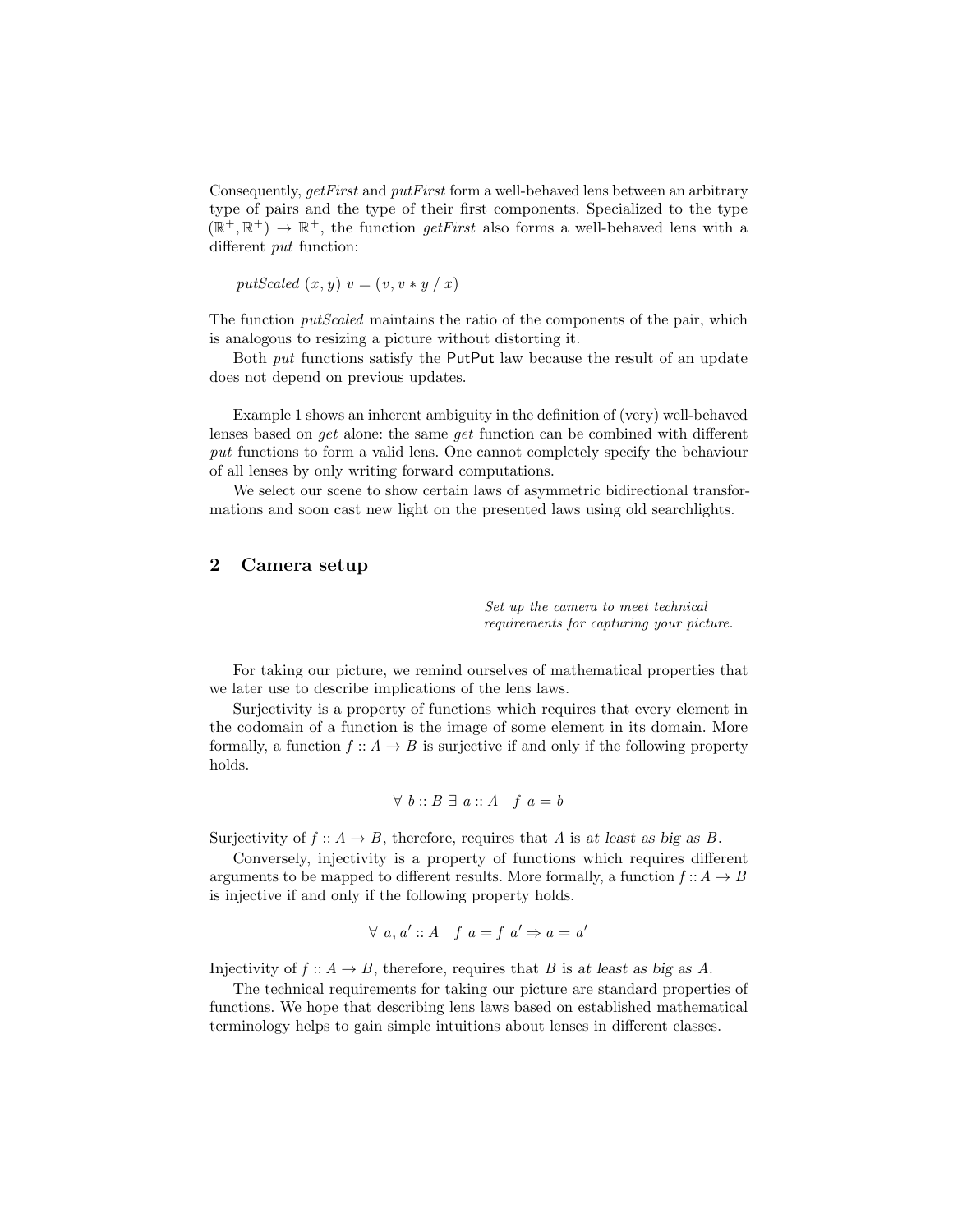#### <span id="page-3-3"></span>3 Perspective

<span id="page-3-0"></span>Choose a perspective exposing elements of your picture you want to highlight.

The put functions are essential elements in our picture of lenses. We now highlight certain necessary conditions which must be satisfied for put functions in all lens classes discussed in this paper.

The [GetPut](#page-1-1) law requires *put* to satisfy the following law.

$$
\forall s \exists v \quad put \ s \ v = s
$$
 **SourceStability**

*Proof.* To verify that [GetPut](#page-1-1) implies [SourceStability](#page-3-0), let s be an arbitrary source value and  $v = get s$  in the following calculation.

put s v  $= \{$  by definition of v  $\}$ put s (get s) = { [GetPut](#page-1-1) } s

[SourceStability](#page-3-0) requires that every source is stable under a certain update. It implies that put is surjective in the following sense (equivalent to surjectivity of uncurry put.)

> <span id="page-3-2"></span><span id="page-3-1"></span> $\forall s \exists s', v \quad put \ s'$ PutSurjectivity

[SourceStability](#page-3-0) is stronger than [PutSurjectivity](#page-3-1). For example, the *putShift* function defined below, which places the view in the first component of the source and moves the old first component to the second, satisfies the latter property but not the former, because there is no v such that  $putShift (1, 2) v = (1, 2)$ .

putShift  $(x, \_) v = (v, x)$ 

Consequently, putShift cannot be part of a well-behaved lens.

[PutGet](#page-1-0) also implies a necessary condition on well-behaved put functions.

 $\forall s, s', v, v' \text{ put } s v = put s' v' \Rightarrow v = v$ <sup>0</sup> ViewDetermination

Proof. We can use the [PutGet](#page-1-0) law to conclude [ViewDetermination](#page-3-2) as follows.

put s  $v = put s' v'$  $\Rightarrow$  { by applying *get* to each side }  $get (put s v) = get (put s' v')$ ⇒ { [PutGet](#page-1-0) }  $v = v'$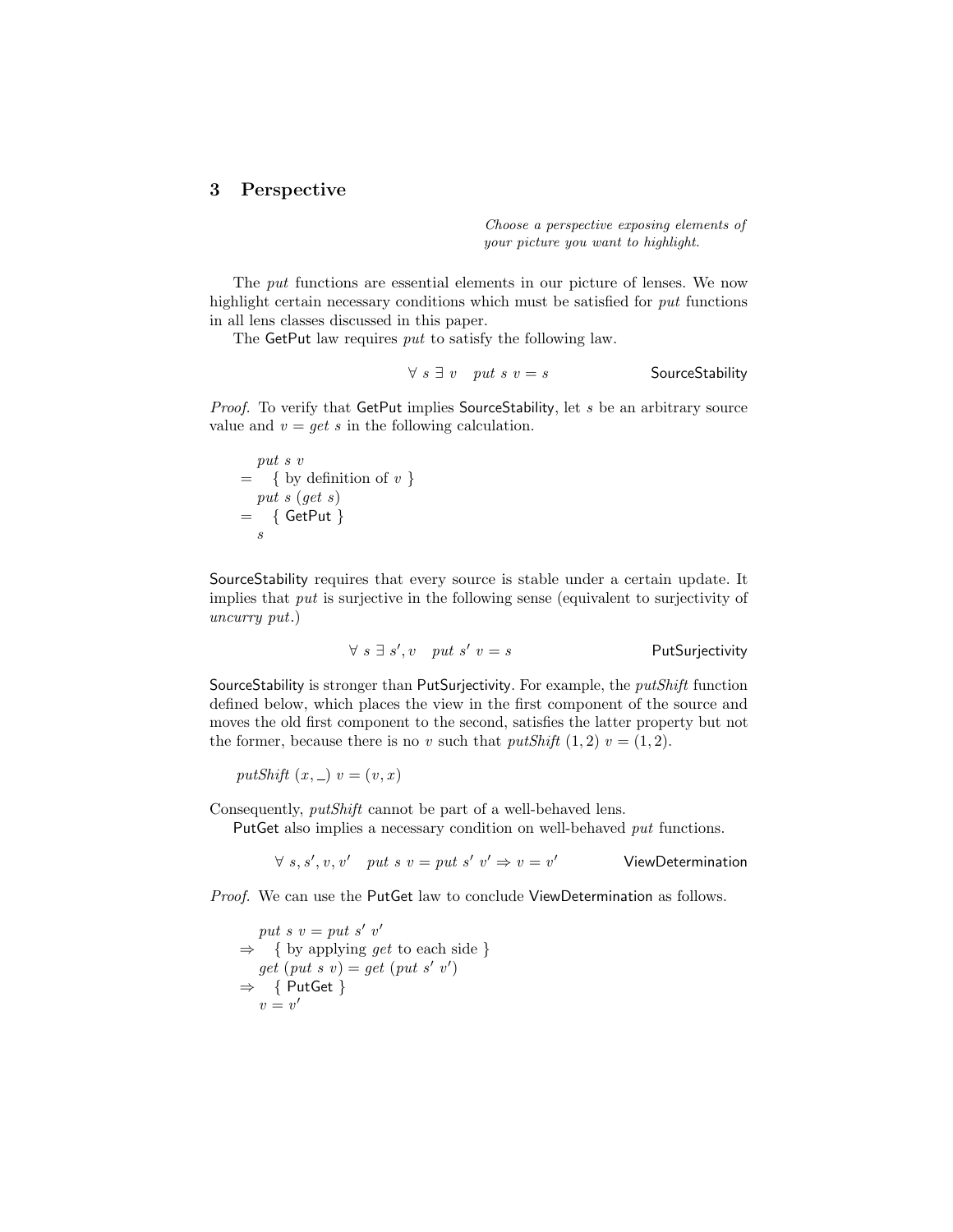[ViewDetermination](#page-3-2) requires that a view used to update a source can be determined from the result of an update, regardless of the original source. It implies the following injectivity property of put functions.

<span id="page-4-0"></span>
$$
\forall s \quad put \ s \ \text{is injective} \qquad \qquad \text{PutInjectivity}
$$

[ViewDetermination](#page-3-2) is stronger than [PutInjectivity](#page-4-0). For example, the putSum function defined below, which adds the source to the view to produce an updated source, satisfies the latter property but not the former, because  $putSum 2 3 =$ putSum 1 4 and  $3 \neq 4$ .

putSum  $m n = m + n$ 

Consequently, putSum cannot be part of a well-behaved lens.

[PutInjectivity](#page-4-0) confirms our previous intuition about the asymmetry of the Source and View types of a well-behaved lens: the Source type needs to be at least as big as the View type. From our examples, we already concluded that the opposite is not necessary: get may discard information that put is able to reconstruct based on a given source.

We finally observe yet another necessary condition on  $put$  functions that is implied by the combination of the [PutGet](#page-1-0) and [GetPut](#page-1-1) laws.

<span id="page-4-1"></span>
$$
\forall s, v \quad put \; (put \; s \; v) \; v = put \; s \; v
$$
 **Put**  $\forall$ 

Proof. put (put s v) v  $= \{ PutGet \}$  $= \{ PutGet \}$  $= \{ PutGet \}$ put (put s v) (get (put s v))  $= \{ \text{GetPut } \}$  $= \{ \text{GetPut } \}$  $= \{ \text{GetPut } \}$ put s v

[PutTwice](#page-4-1) is weaker than [PutPut](#page-1-3), because it only requires source updates to be independent of previous updates that were using the same view. For example, the putChanges function defined below places the given view in the first component of the source and counts the number of changes in the second, which is anologous to counting how often a picture (in the first component) has been resized. It satisfies [PutTwice](#page-4-1) but not [PutPut](#page-1-3).

<span id="page-4-2"></span>putChanges  $(x, c)$   $v = (v, \text{if } x = v \text{ then } c \text{ else } c + 1)$ 

So, although *putChanges* forms a well-behaved lens with *getFirst* it cannot be part of a very well-behaved one.

The following proposition summarizes the properties of put functions that we observed in this section.

Proposition 1. Every put function of a well-behaved lens satisfies [SourceStabil](#page-3-0)[ity](#page-3-0), [ViewDetermination](#page-3-2), [PutSurjectivity](#page-3-1), [PutInjectivity](#page-4-0), and [PutTwice](#page-4-1).

We choose a perspective that highlights the put function by masking the  $qet$ function in implications of the standard formulation of lens laws. Our focus will be justified by the central role of put which we are about to reveal.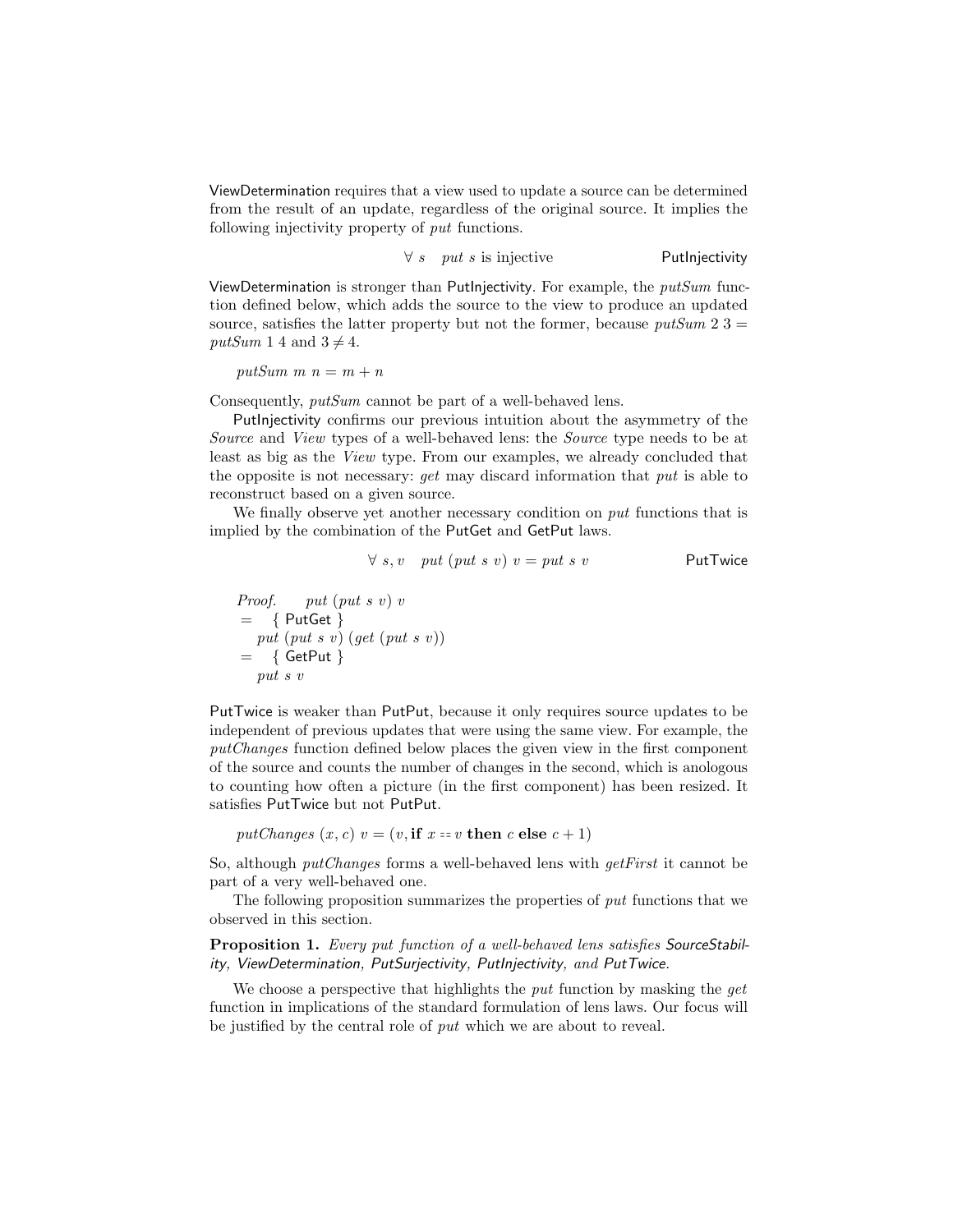## 4 Composition

<span id="page-5-0"></span>Compose picture elements to convey your message, applying appropriate technique.

We now align our camera to put the described properties into a position that clarifies their role in our picture. We do not concern ourselves with the composition of lenses (which is orthogonal to our focus on put functions) but with the composition of lens laws to characterize well-behaved lenses using the necessary conditions on put functions presented in Section [3.](#page-3-3)

The following theorem shows that the put function in a well-behaved lens determines the corresponding *get* function and that every *put* function which satisfies the properties identified in Section [3](#page-3-3) is part of a well-behaved lens.

**Theorem 1.** Let put :: Source  $\rightarrow$  View  $\rightarrow$  Source be a function that satisfies [SourceStability](#page-3-0) and [ViewDetermination](#page-3-2). Then there is a unique get function that forms a well-behaved lens with put .

Proof. Uniqueness Let  $get_1, get_2$ : Source  $\rightarrow$  View be functions that form a well-behaved lens with put. Then the following equation holds for all sources s.

> $get_1$  s  $= \{ by GetPut law for get_2 \}$  $= \{ by GetPut law for get_2 \}$  $= \{ by GetPut law for get_2 \}$  $get_1$  (put s (get<sub>2</sub> s))  $= \{ by PutGet law for get_1 \}$  $= \{ by PutGet law for get_1 \}$  $= \{ by PutGet law for get_1 \}$  $get_2$  s

Existence Let s be a source value. Due to [SourceStability](#page-3-0), there is a view v such that put s  $v = s$ . Because of [ViewDetermination](#page-3-2) this view v is unique because for a view w with put s  $w = s$  we have put s  $v = put s$   $w \Rightarrow v = w$ . Hence, setting get  $s = v$  for the v such that put  $s v = s$  defines get s uniquely. To conclude well-behavedness, we observe the [GetPut](#page-1-1) and [PutGet](#page-1-0) laws for this definition of get. For all sources  $s$ , the following equation, i.e., the [GetPut](#page-1-1) law, follows from the definition of get based on [SourceStability](#page-3-0).

> put s (get s)  $= \{ by definition of get \}$ put s v { with v such that put s  $v = s$  }  $= \{ put s v = s \}$ s

For all sources  $s$  and views  $v$ , the following equation, i.e., the [PutGet](#page-1-0) law, follows from the definition of get and [ViewDetermination](#page-3-2).

get (put s v)  $= \{ by definition of get \}$  $v' \quad \{ \text{ with } v' \text{ such that put } (put s v) v' = put s v \}$ = { [ViewDetermination](#page-3-2) } v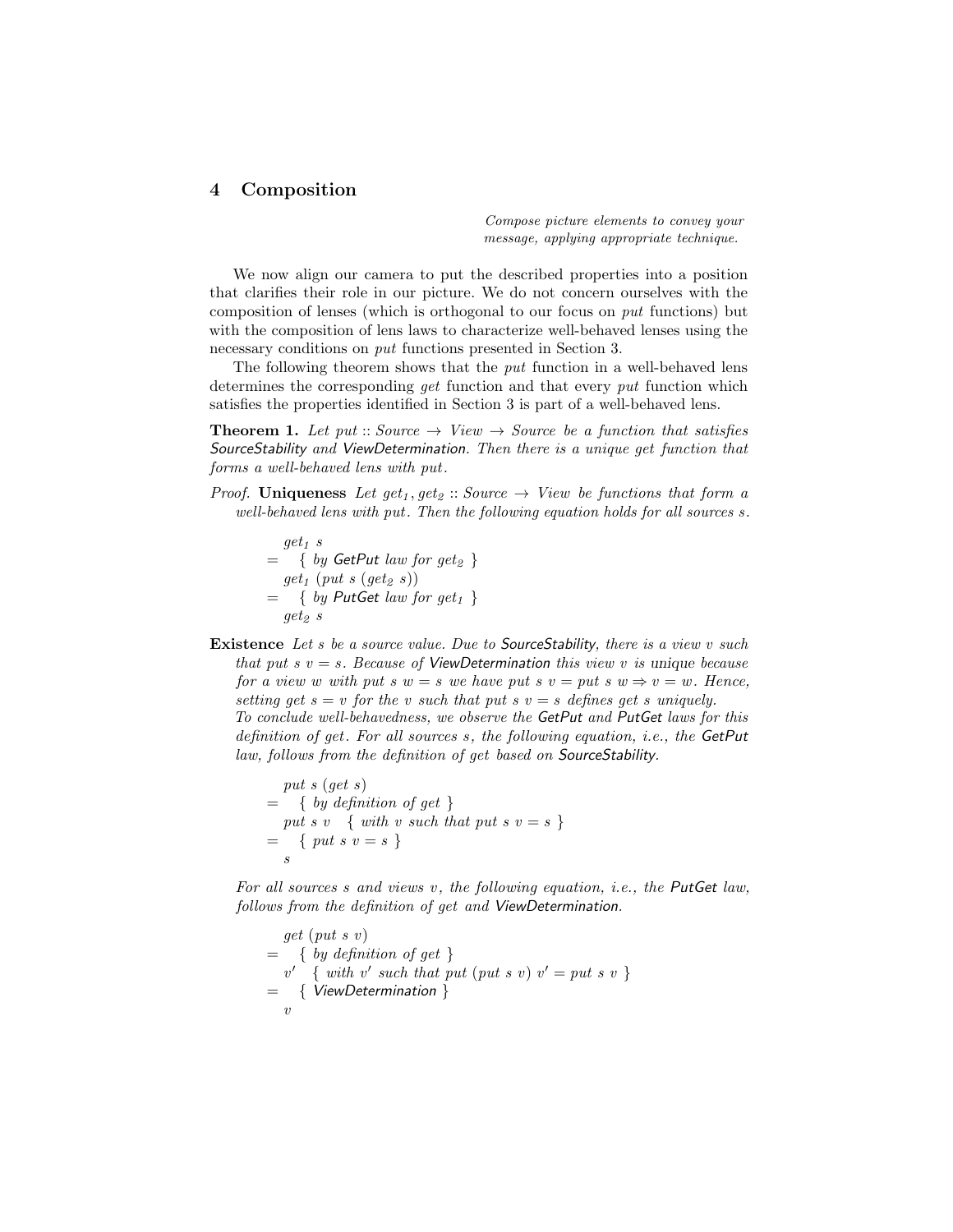Choosing a perspective that highlights properties of put functions, we observed that some of them can be composed to characterize well-behaved lenses. We used equational reasoning as our techique to show that certain properties of put functions uniquely determine get functions in well-behaved lenses. We neither delve into the question (raised by the non-constructive way of defining get) whether there is always a computable get function nor do we reflect on how a corresponding get function could be derived from put.

## 5 Post-editing

<span id="page-6-0"></span>Apply changes during post-editing to refine your picture.

In order to increase the contrast in our picture, we investigate the internal structure of the properties of put functions presented in Section [3.](#page-3-3) The following theorem characterizes the conditions of Theorem [1](#page-5-0) to provide an alternative way to specify the sufficient and necessary conditions on put functions in well-behaved lenses based on standard mathematical terminology.

**Theorem 2.** For put :: Source  $\rightarrow$  View  $\rightarrow$  Source, the following conjunctions are equivalent.

- 1. [SourceStability](#page-3-0) ∧ [ViewDetermination](#page-3-2)
- 2. [PutSurjectivity](#page-3-1) ∧ [PutInjectivity](#page-4-0) ∧ [PutTwice](#page-4-1)

Proof. 1  $\Rightarrow$  2 Because of Theorem [1,](#page-5-0) put is part of a well-behaved lens. Hence, it satisfies all conditions summarized in Proposition [1.](#page-4-2)

 $2 \Rightarrow 1$  First, we conclude [SourceStability](#page-3-0) from [PutSurjectivity](#page-3-1) and [PutTwice](#page-4-1).

s  $= \{ by PutSurjectiveity, choosing s' and v with put s' v = s \}$  $_{puts^{\prime}~v}$  $= \{ PutTwice \}$  $= \{ PutTwice \}$  $= \{ PutTwice \}$ put  $(put s' v) v$  $= \{ put s' v = s \}$ put s v

Now, we conclude [ViewDetermination](#page-3-2) from [PutInjectivity](#page-4-0) and [PutTwice](#page-4-1).

put s  $v = put s' v'$  $\Rightarrow$  { by applying [PutTwice](#page-4-1) on each side } put (put s v)  $v = put$  (put s' v') v'  $\Rightarrow$  { put s v = put s' v' } put (put s v)  $v = put$  (put s v)  $v'$  $\Rightarrow$  { by injectivity of put (put s v) }  $v=v'$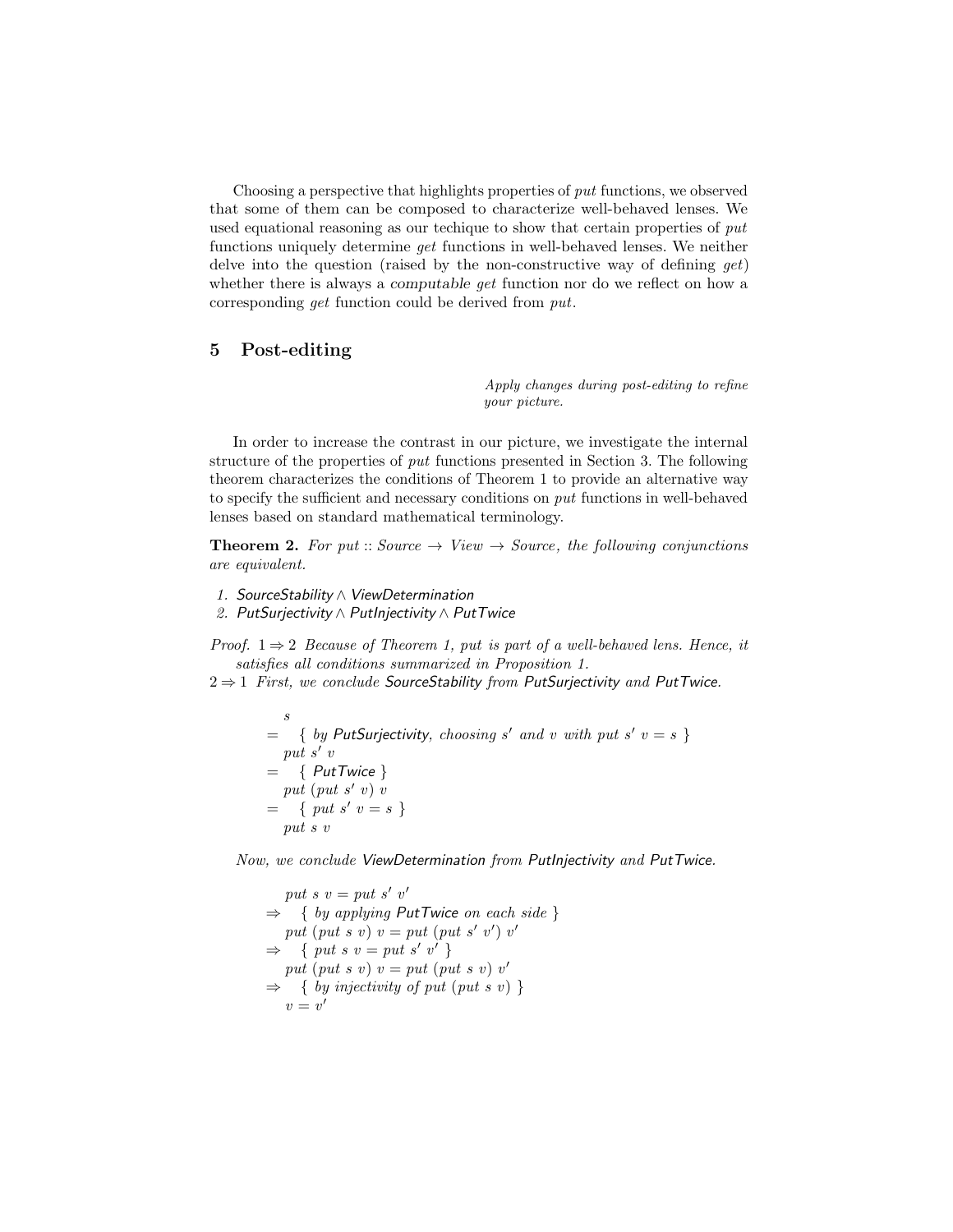Theorem [2](#page-6-0) provides an alternative characterization of put functions that are part of well-behaved lenses. It shows how the [PutTwice](#page-4-1) law closes the gap between the combination of [SourceStability](#page-3-0) with [ViewDetermination](#page-3-2) and the weaker combination of [PutSurjectivity](#page-3-1) with [PutInjectivity](#page-4-0).

By incorporating [PutPut](#page-1-3) into each of the conjunctions describing well-behaved put functions, we can also characterize very well-behaved lenses based on put. The difference that makes well-behaved lenses very well-behaved is by definition already expressed using only the put function.

After post editing, our picture shows how simple mathematical properties of functions play together to give rise to established laws for asymmetric bidirectional transformations.

#### 6 Perception

Focus on essentials to let others perceive the message of your picture.

Our picture provides a novel perspective on bidirectional lenses. While there may be in general more than one put function that can be combined with a given get function to form a (very) well-behaved lens, our view on the lens laws emphasizes that put functions determine corresponding get functions uniquely in all lens classes discussed in this paper. While the idea of  $put$  determining  $get$  may be folklore in the circle of lens specialists, we are the first to put it in focus. Our contribution, therefore, is to a lesser extent based on directly applicable technical novelty than it aims to clarify formal properties of lenses in simple terms to gain insights into an already established theory.

Theorem [1](#page-5-0) provides a concise characterization of well-behaved lenses only based on the put function. Theorem [2](#page-6-0) provides an alternative, more elegant, put-based characterization in terms of standard mathematical terminology. As far as we know, there has not been a peer-reviewed publication of a put-based lens characterization.

Foster gives a similar characterization in his PhD thesis [\[2\]](#page-8-2) based on properties we present in Section [3.](#page-3-3) He does not use one of the conjunctions characterized in Theorem [2](#page-6-0) but a redundant and, therefore, less revealing combination. We believe that the clarification of the role of [PutTwice](#page-4-1) in our Theorem [2](#page-6-0) is novel.

The contemporary focus on get functions is incomplete, because a put-based characterization shows that it is exactly the put function that programmers need to define in order to specify (very) well-behaved lenses completely. Similar to how lens combinators allow to express compositions of bidirectional programs in a single definition, defining put and deriving get would allow to specify primitive lenses without giving a separate implementation for each direction.

Implementations of lens combinators in Haskell such as the  $lens<sup>4</sup>$  $lens<sup>4</sup>$  $lens<sup>4</sup>$  or the  $f$ clabels<sup>[5](#page-7-1)</sup> packages usually require very well-behaved implementations of both

<span id="page-7-0"></span> $^4$  <http://hackage.haskell.org/package/lens>

<span id="page-7-1"></span> $^5$  <http://hackage.haskell.org/package/fclabels>